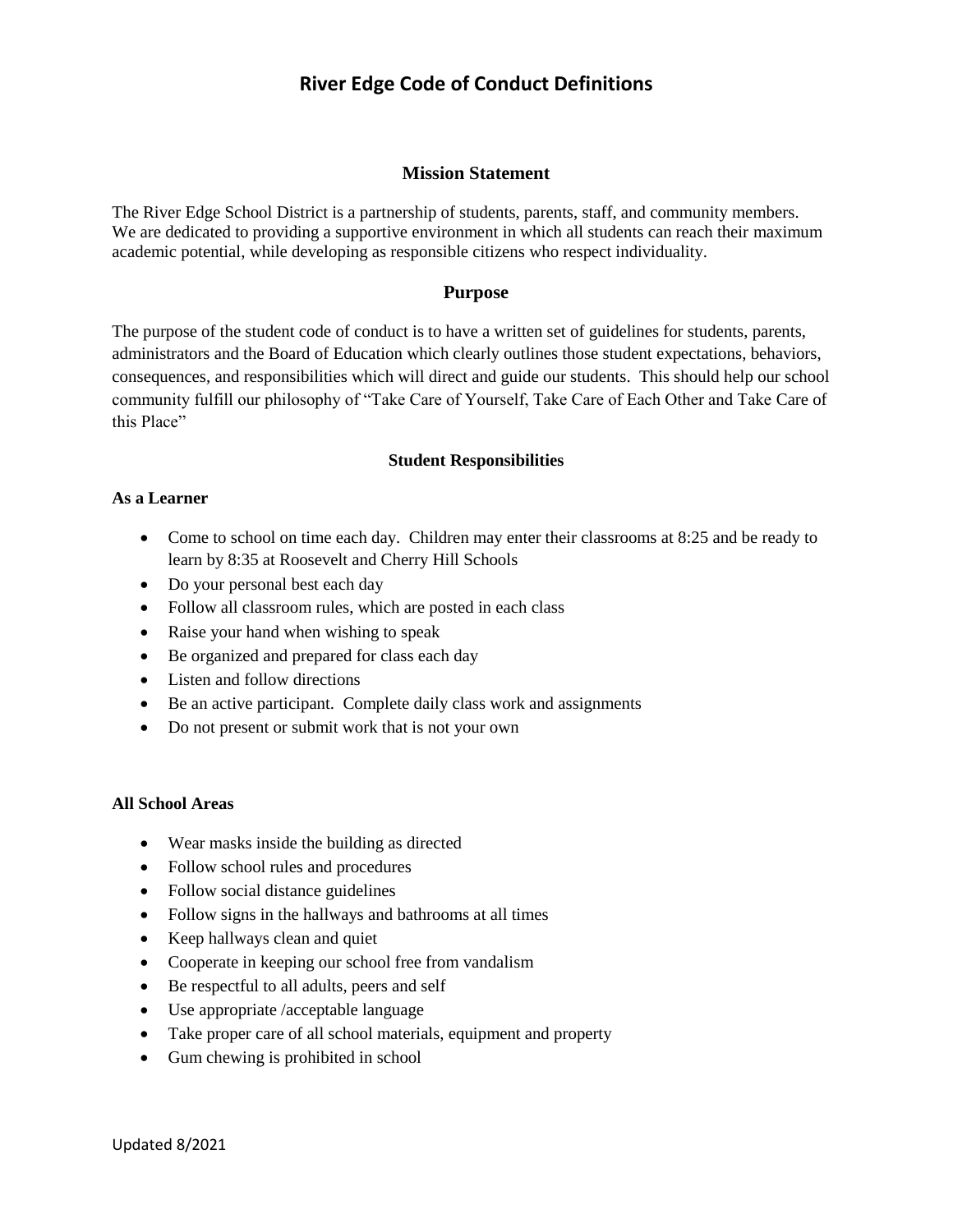# **Lunchroom**

- Remain seated at all times
- Use an indoor voice not a shouting voice
- Keep hands to yourself at all times
- Masks should be worn when not eating
- Respect teachers supervising lunchroom
- Receive permission to leave table or lunchroom when necessary
- Line up in a quiet and orderly manner
- Place trash in garbage can. Do not throw garbage
- Remember to use recycle bins for plastics and paper items
- Do not share or trade food
- Keep table and floor areas clean. Clean your area
- Observe proper table manners
- Bathroom passes must be used to use lavatory during lunch

#### **Recess**

- Dress should be appropriate for the weather
- Sneakers are recommended for climbing equipment
- Be respectful to supervising adults and peers
- Play safely, no rough play
- Include everyone who wants to play a game or use equipment
- Respect the school grounds by not walking on plants and flowers
- Do not enter the building without permission
- Use equipment safely and appropriately; for example, jump ropes are for jumping only
- Do not throw balls at the windows or onto the roof
- Gather equipment and line up when the bell rings or whistle blows

#### **Bathrooms:**

- Receive permission from an adult to use bathroom
- Wear a mask at all times
- Practice proper hygiene
- Keep bathroom area clean and free from vandalism
- Wash your hands with soap and water for 20 seconds
- Notify an adult if there is a problem
- Return to class as soon as possible
- Use quiet voices
- Do not invade others' privacy

#### **Assembly Programs**

- Enter the assembly area quietly, in an orderly fashion and remain seated
- Be respectful and attentive to the presenter at all times
- Applaud politely. Do not yell, whistle or stomp your feet
- When the assembly is concluded, stay seated and wait for further direction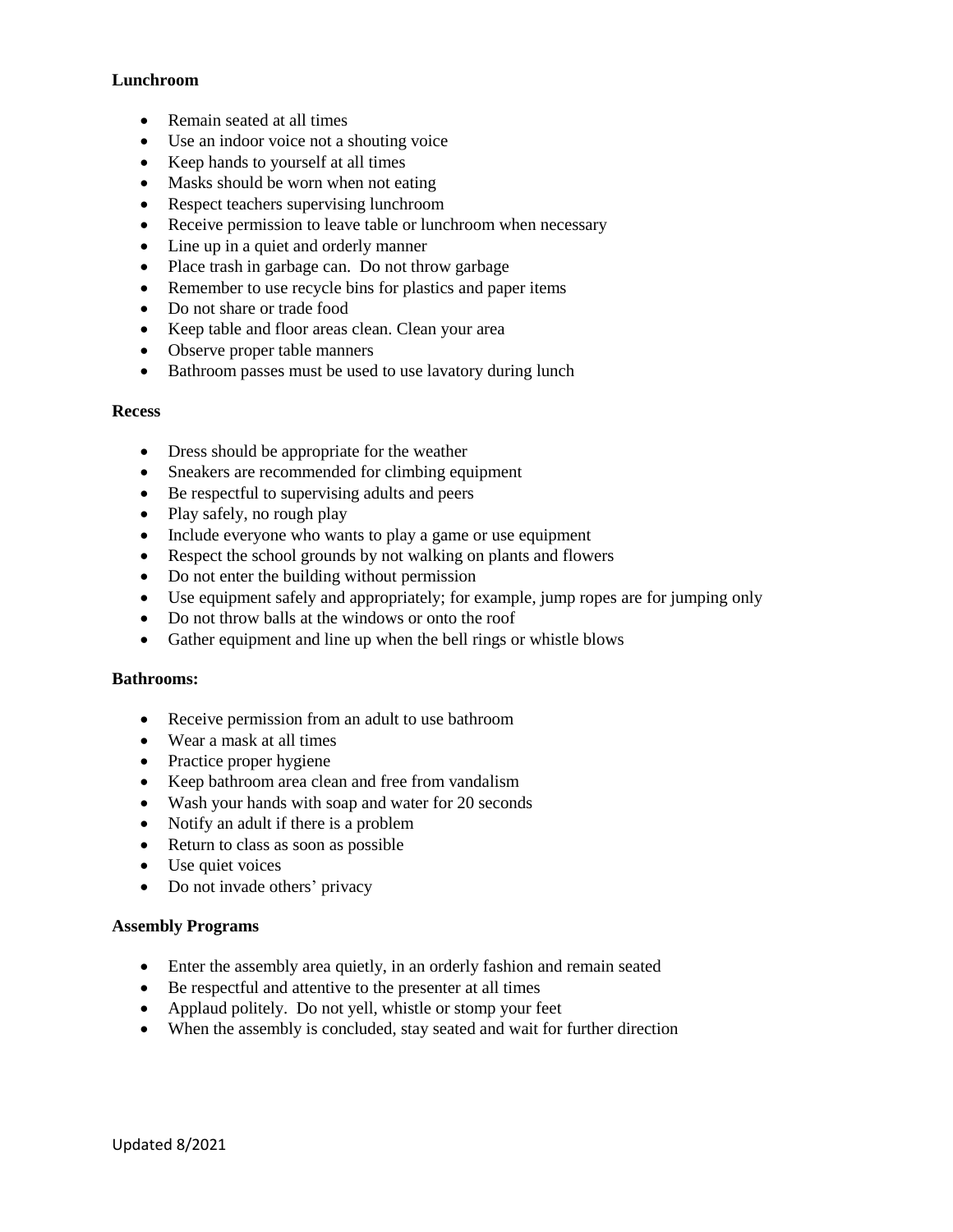**Tardiness –** If you are not in school on time you are tardy. You must come to school on time or have a reason for your tardiness. If you do not have a reason, your tardiness is unexcused. Roosevelt and Cherry Hill students may enter the building at 8:25 and the late bell rings at 8:35.

**Lunchroom Misbehavior** – Lunchroom misbehavior includes, but is not limited to disrespecting or not listening to teachers and other students, leaving seats without permission, throwing or trading food, making or leaving a mess, yelling and other inappropriate behavior.

**Physical Confrontation** – Physical confrontation includes, but is not limited to, hitting, kicking, pushing, punching, poking, rough play, biting and fighting.

**Cell Phone Misuse** – Students may not use their cell phone during school hours. It must be turned off and in his/her backpack.

**Verbal Misconduct** – Verbal misconduct includes, but is not limited to: Teasing: making fun of or laughing at someone Rumors: spreading false information about someone Gossip: talking negatively about someone behind his/her back Name calling: using negative words to describe someone Profanity: swear words or other inappropriate language Exclusion: leaving someone out of games and discussion

**Academic Dishonesty** – Not completing your own work on a test or an assignment or copying the work of others.

**Violation of Technology** – See Acceptable Use Policy.

**Disrespect to an adult** – Includes, but is not limited to, talking back, walking away while being spoken to, not following adults' directions.

**HIB** – Refer to the HIB policy and procedures

**Theft or defacing property** – Taking personal or school property without permission from owner. Vandalizing personal or school property. Examples include, but not limited to, writing on walls, breaking windows, intentionally breaking school or personal equipment. If property stolen or is damaged you are expected to pay for the damage or return the stolen item.

# **Before and After School**

- Morning supervision begins at 8:15 for Roosevelt and Cherry Hill School. Students should not be on school grounds unsupervised prior to this time
- Respect and follow directions of supervising teacher and safety patrol
- Observe proper safety procedures: walking, no ball playing, no bike riding on school property, no recess-type activities, etc.
- Line up in designated area and enter school quietly when bell rings

ALWAYS RESPECT SCHOOL GROUNDS EVEN WHEN SCHOOL IS NOT IN SESSION. REMEMBER…this is **YOUR** school!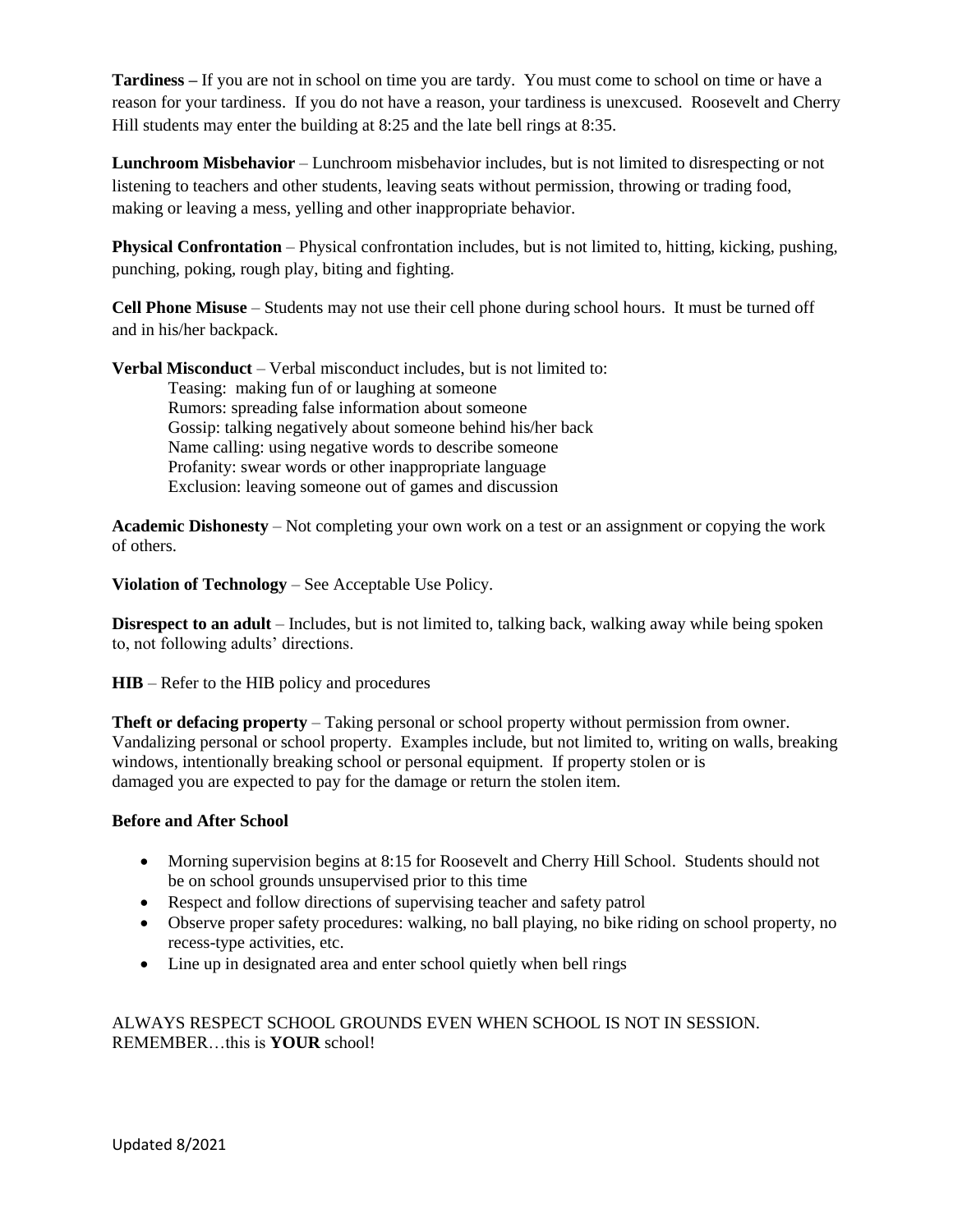| <b>Prohibited Conduct</b>     | 1 <sup>st</sup> Disciplinary Action          | 2 <sup>nd</sup> Disciplinary Action             | 3 <sup>rd</sup> Disciplinary Action            |
|-------------------------------|----------------------------------------------|-------------------------------------------------|------------------------------------------------|
| <b>Tardiness</b>              | Warning                                      | Detention after school                          | <b>Detention</b>                               |
|                               |                                              |                                                 | Contact parent                                 |
|                               | Conference with student                      | Reassignment of seats                           | Possible after school                          |
|                               |                                              | Student calls parent                            | detention<br>Student writes list of            |
| Lunchroom Misbehavior         |                                              |                                                 | acceptable lunchroom                           |
|                               |                                              |                                                 | behaviors                                      |
|                               |                                              |                                                 | Principal calls parent                         |
| <b>Physical Confrontation</b> | Conference with student                      | Apology letter                                  | Apology letter                                 |
| (hitting, kicking,            | Apology letter                               | Contact parent                                  | Parent conference                              |
| pushing, punching,            | Call parent                                  | Possible referral to                            | Referral to School Counselor                   |
| poking, rough play,           |                                              | <b>School Counselor</b>                         | Possible detention after                       |
| biting, fighting)             |                                              | Possible detention after<br>school (1-3 times)  | school (1-5 times)<br>Possible suspension      |
|                               | Confiscate phone until                       | Confiscate phone and                            | Confiscate phone                               |
| <b>Cell Phone Misuse</b>      | end of school day                            | Contact parent                                  | Parent picks phone up                          |
|                               |                                              | Parent must pick it up                          |                                                |
| <b>Verbal Misconduct</b>      | Conference with student                      | Apology letter                                  | Apology letter                                 |
| (teasing, rumors,             | Apology                                      | Contact parent                                  | <b>Parent Conference</b>                       |
| gossip, name calling,         |                                              | Possible referral to<br><b>School Counselor</b> | <b>Referral to School</b><br>Counselor         |
| profanity, exclusion)         |                                              |                                                 | Read and write book report                     |
|                               | Complete assignment                          | Grade adjustment on                             | Parent conference Referral                     |
|                               | appropriately during                         | the assignment                                  | to School Counselor                            |
| <b>Academic Dishonesty</b>    | detention                                    | Contact parent                                  | Possible suspension                            |
|                               | Contact parent                               | Possible referral to                            |                                                |
|                               |                                              | <b>School Counselor</b>                         |                                                |
|                               | Loss of technology<br>privileges (1-3 days)  | Loss of technology<br>privileges for 1 week     | Indefinite removal of<br>technology privileges |
| Violation of Technology       | Contact parent                               | Parent conference                               |                                                |
| "Acceptable Use Policy"       |                                              | Create a list of AUP -                          |                                                |
|                               |                                              | with Why it's important                         |                                                |
|                               | Warning and apology                          | Apology letter                                  | Apology letter                                 |
| Disrespect to and Adult       | Conference with student                      | Contact parent                                  | <b>Parent Conference</b>                       |
|                               |                                              | Possible referral to<br><b>School Counselor</b> | Referral to School Counselor                   |
|                               | See policy 5131.1                            | Apology                                         | Apology                                        |
|                               | Harassment,                                  | Parent conference                               | Parent conference                              |
| Harassment,                   | Intimidation and Bullying                    | Referral to school                              | Out of school suspension for                   |
| Intimidation and Bullying     |                                              | counselor                                       | $1-5$ days                                     |
|                               |                                              | Possible suspension                             | Extended suspension                            |
|                               |                                              |                                                 | pending board hearing                          |
|                               | Contact parent                               | <b>Parent Conference</b>                        | Out of school suspension (1-                   |
| Sexual Exposure and/or        | <b>Referral to Counselor</b>                 | Detention for 1 week                            | 5 days)                                        |
| contact                       | Detention for 1-3 days                       | Possible suspension                             | <b>Contact authorities</b>                     |
|                               |                                              |                                                 |                                                |
|                               |                                              |                                                 |                                                |
|                               | The administration                           |                                                 |                                                |
|                               | reserves the right to                        |                                                 |                                                |
|                               | send students home<br>and/or request parents |                                                 |                                                |
| <b>Dress Code</b>             | to bring acceptable                          |                                                 |                                                |
|                               | clothing to school for                       |                                                 |                                                |
|                               | their child to change                        |                                                 |                                                |
|                               | into.                                        |                                                 |                                                |
| Sexual Assault                | Immediate report to                          | Extended suspension pending board hearing       |                                                |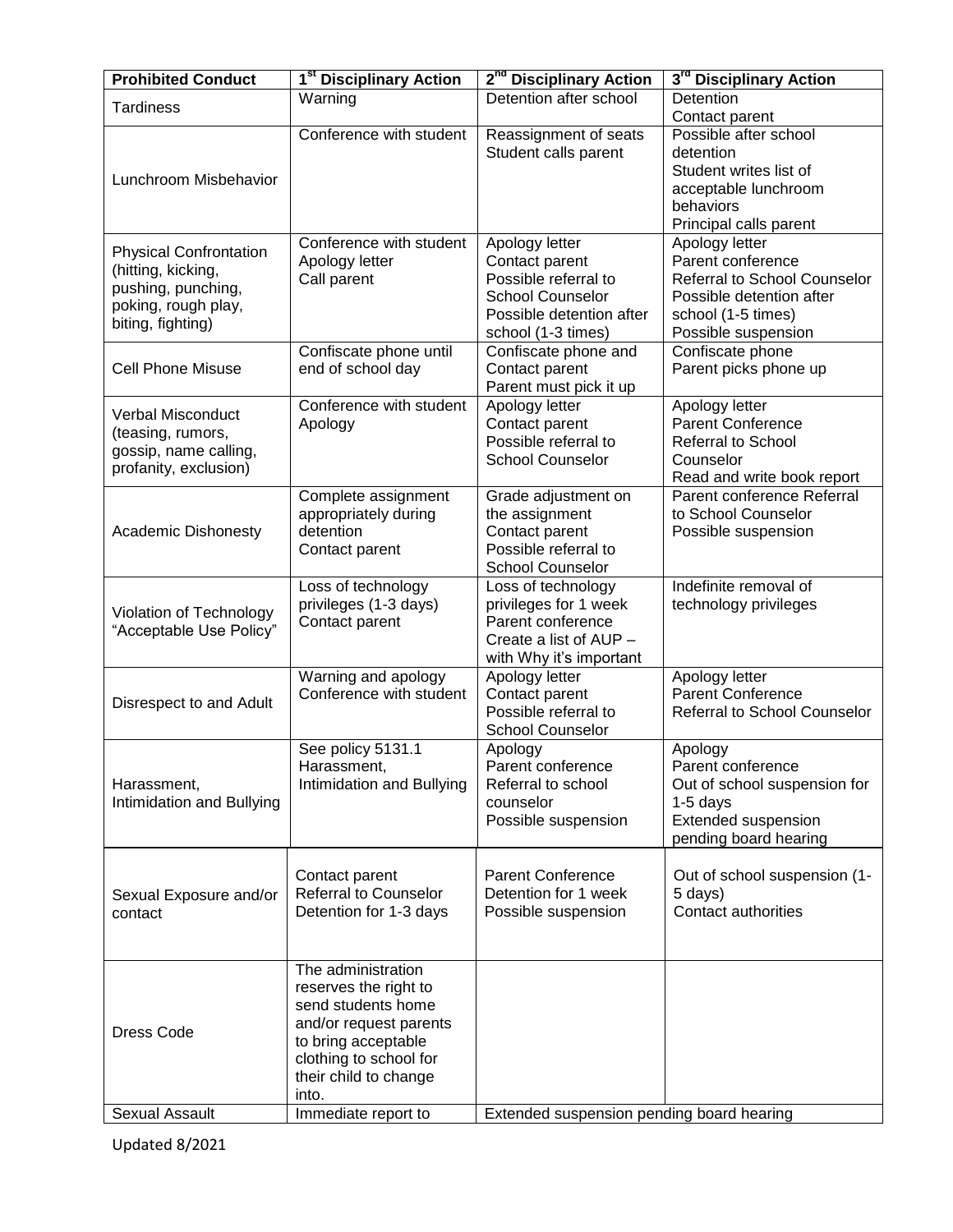|                                 | School Administrator                        | See HIB policy                            |                    |
|---------------------------------|---------------------------------------------|-------------------------------------------|--------------------|
|                                 | and Central Office                          | Police Involvement                        |                    |
|                                 | <b>Parent Conference</b>                    |                                           |                    |
|                                 | <b>Referral to School</b>                   |                                           |                    |
|                                 | Counselor                                   |                                           |                    |
|                                 | Possible referral to                        |                                           |                    |
|                                 | authorities                                 |                                           |                    |
|                                 | Possible suspension                         |                                           |                    |
|                                 |                                             |                                           |                    |
|                                 | Immediate report to<br>School Administrator |                                           |                    |
|                                 | and Central Office                          |                                           |                    |
|                                 |                                             |                                           |                    |
|                                 | Confiscate dangerous                        |                                           |                    |
|                                 | item                                        |                                           |                    |
|                                 | <b>Referral to School</b>                   |                                           |                    |
| <b>Weapons or Explosives</b>    | Counselor                                   |                                           |                    |
|                                 | Police involvement                          |                                           |                    |
|                                 | Possible loss of school                     |                                           |                    |
|                                 | privileges                                  |                                           |                    |
|                                 | Possible suspension                         |                                           |                    |
|                                 | Firearm automatic 1                         |                                           |                    |
|                                 | year suspension                             |                                           |                    |
|                                 | Immediate report to                         | Extended suspension pending board hearing |                    |
|                                 | School administrator and                    |                                           |                    |
|                                 | central office                              |                                           |                    |
|                                 | Parent conference                           |                                           |                    |
|                                 | <b>Referral to School</b>                   |                                           |                    |
| <b>Terroristic Threats (hit</b> | Counselor                                   |                                           |                    |
| lists, bomb scare, and          | Possible school                             |                                           |                    |
| bodily threat against           | suspension (1-3 days or                     |                                           |                    |
| student or staff).              | until results of                            |                                           |                    |
|                                 | psychiatric evaluation                      |                                           |                    |
|                                 | demonstrate that student                    |                                           |                    |
|                                 | may return to school)                       |                                           |                    |
|                                 | Loss of school privileges                   |                                           |                    |
|                                 | Police involvement                          |                                           |                    |
|                                 | Immediate report to                         | Possible suspension                       | Police involvement |
|                                 | school administrator and                    |                                           |                    |
|                                 | central office                              |                                           |                    |
| Fire Alarm or 911 Call          | Parent conference                           |                                           |                    |
|                                 | Referral to school                          |                                           |                    |
|                                 | counselor                                   |                                           |                    |
|                                 | Confiscate illegal                          |                                           |                    |
|                                 | substance/paraphernalia                     |                                           |                    |
|                                 | Parent conference                           |                                           |                    |
| <b>Illegal Substances</b>       | Possible police                             |                                           |                    |
|                                 | involvement                                 |                                           |                    |
|                                 | Referral to school                          |                                           |                    |
|                                 | counselor                                   |                                           |                    |
|                                 | Possible suspension                         |                                           |                    |
|                                 |                                             |                                           |                    |
|                                 |                                             |                                           |                    |